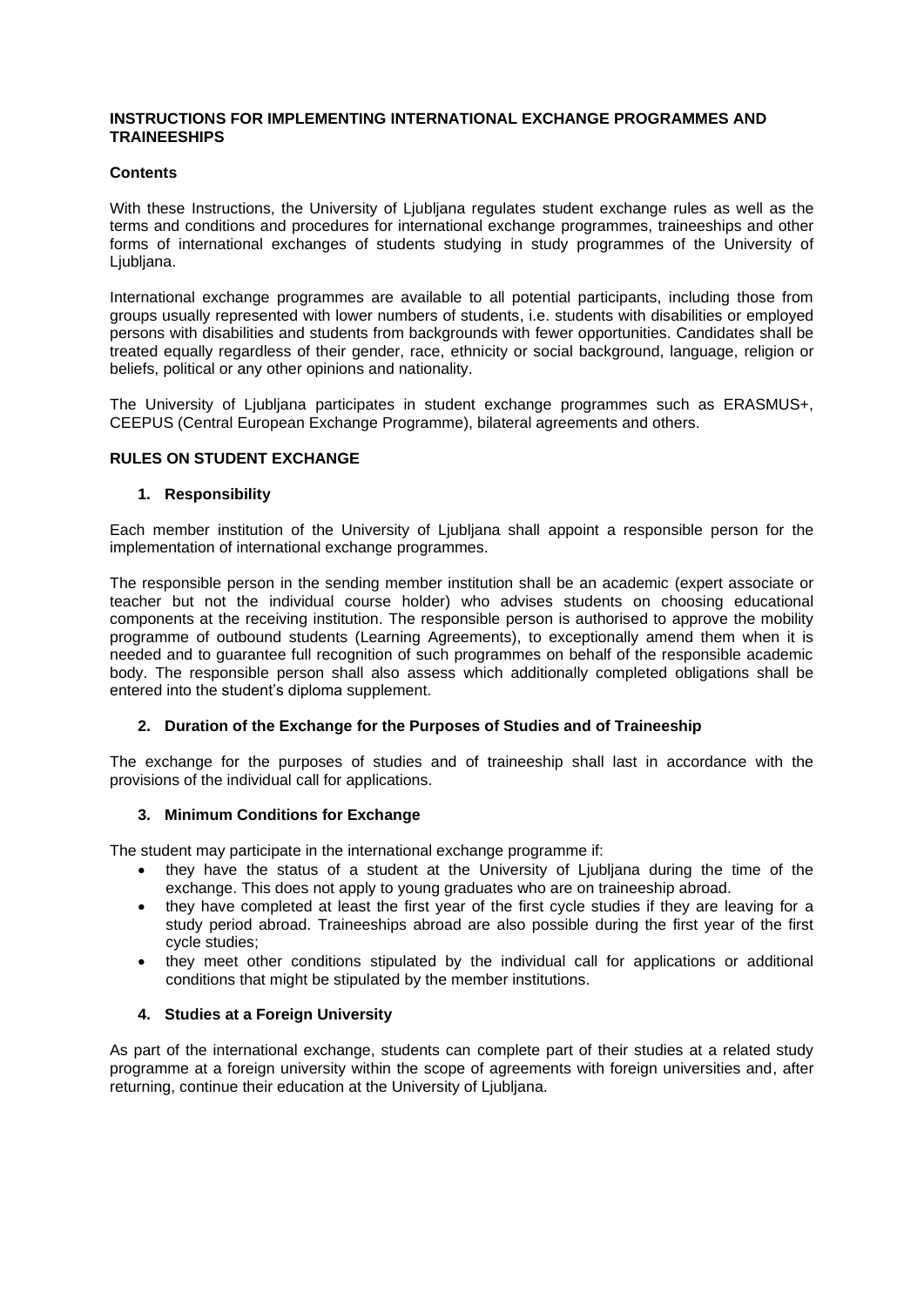## **5. The Procedures for Inclusion into International Student Exchange**

A student who wishes to participate in student exchange abroad shall apply to the call for applications. The call for applications to the exchange programme within the framework of ERASMUS+ shall be published by the University of Ljubljana and forwarded to students by member institutions. If they wish to apply to other exchange programmes or to exchanges based on concluded agreements, the students shall apply in accordance with the provisions of individual calls for applications. They shall submit the application for approval of international exchange at the member institution. The application shall be processed by the responsible person at the member institution.

The call for applications shall contain the general selection criteria, specific criteria where two or more students are judged to be equal, the specification of supporting documents that the student shall enclose for their application to be complete, the manner of decision-making on the applications, the manner of using the criteria and the latter's description, the deadlines for different stages of the application process and an explanation on the possibility of submitting an appeal against the selection made.

# **4. The Selection of Students**

The basic selection criteria are as follows:

- study results: average grade of already completed study obligations
- level of motivation
- language skills for the language of instruction at the receiving institution

The member institutions may define additional selection criteria for individual calls for applications.

Individual criteria and how these are used are defined in advance in the call for applications.

If more students apply to the same receiving institution, programme and study cycle than there are open slots, a priority order of selected students shall be determined based on the specific criteria published in the call for applications.

The procedure for the call for applications is managed by the person responsible for the programme at the member institution.

The member institution shall inform the registered students on the selection with a decision.

An appeal against the decision may be lodged by the applicant at the member institution that issued the decision. The appeal shall state the reasons for lodging the appeal. The application conditions and the selection criteria may not be the subject of the appeal.

## **COMPLETING OBLIGATIONS AT THE RECEIVING INSTITUTION AND THEIR RECOGNITION**

#### **1. Learning Agreement**

The selected students shall conclude a learning agreement that contains the proposed courses and study obligations that they wish to complete at the receiving institution. The content of individual courses at the receiving institution does not need to match in detail the content of courses at the sending institution.

If the person responsible for the exchange at the sending institution believes that the chosen study obligations at the receiving institution correspond to the obligations at the sending institution, they sign the learning agreement.

If the student follows additional educational components beyond those required for their degree programme, these additional credits shall also be listed in the learning agreement.

#### Obligatory ERASMUS+ Rules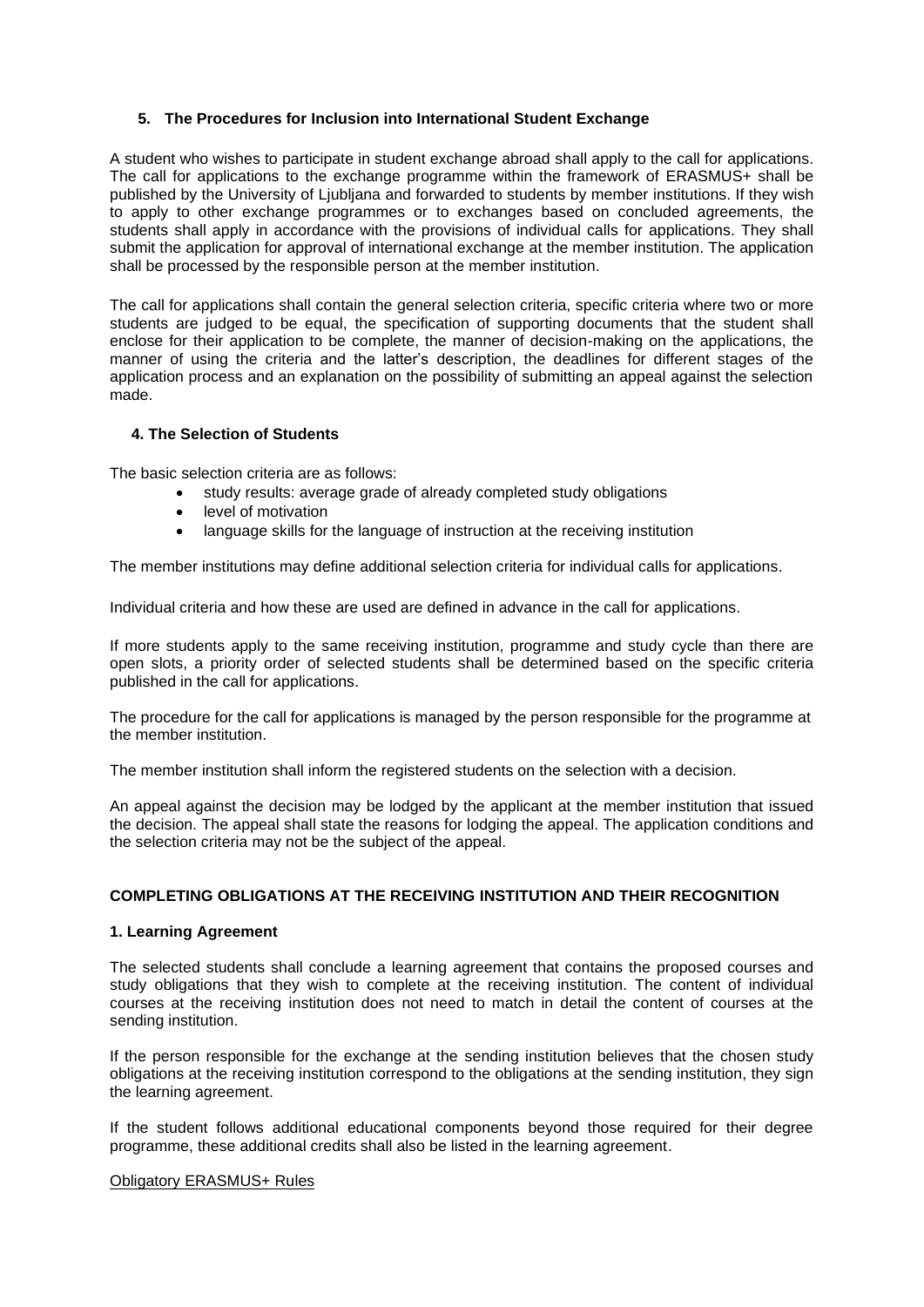The learning agreement, which is signed by the student, the responsible person at the sending institution and the responsible person at the receiving institution, is composed of three sections. Section I is to be completed before mobility, and Table A shall contain all educational components with credits, both those that are part of the obligatory study programme as well as the additional educational components that the student intends to complete during the exchange.

Table B shall contain the educational components that will be recognised within the framework of the learning agreement. Additionally completed educational components are recorded in the diploma supplement.

The learning agreement may not contain courses that the student has failed to complete at the sending institution or courses that, in terms of content, are equal to an already completed course.

The responsible person shall take into account that content that the student has already followed and exams already passed may not be followed or taken a second time at the receiving institution.

If changes of courses are introduced into the original learning agreement, the student shall inform the responsible person at the sending institution and they shall jointly prepare proposed amendments. The amendments to the learning agreement shall be signed by the responsible person at the sending institution, the student and the responsible person at the receiving institution.

By signing the learning agreement, the responsible person at the sending institution guarantees that the previously agreed and completed study obligations at the receiving institution shall be recognised by the sending institution.

#### **2. Recognition of the Study Obligations Completed at the Receiving Institution**

By signing the learning agreement, the sending institution undertakes to recognise credits that the student obtained at the receiving institution for successfully completed educational components. An educational component at the receiving institution is deemed equivalent if at least 50% of the programme matches the content of the educational component at the sending institution.

The minimum number of credits that the student must obtain and that must be recognised is 20 for a single semester and 40 for two semesters.

Students of the first, second and third cycle who have completed part of their studies at receiving institutions within the framework of various forms of international exchange shall have their successfully completed study obligations at the receiving institution recognised as completed study obligations in the study programme into which the student is enrolled at the University of Ljubljana. The recognition of obligations completed abroad is obligatory based on a submitted transcript of records.

The grades that the student has achieved in individual courses shall be translated into the applicable grading system at the University of Ljubljana.

If the student has failed to complete the required obligations abroad and has not collected enough credits, they must obtain the difference for finishing their year or programme in accordance with the applicable syllabus of the study programme at their home institution.

A student who is enforcing the recognition of obligations completed abroad shall submit a copy of the official certificate from the receiving institution, i.e. the Transcript of Records. The Transcript of Records shall clearly state for which courses the student completed the obligations or passed the exams successfully, the achieved grades and the grade distribution information that applies to the receiving institution. After completing the procedure for recognition of obligations completed abroad, the sending institution shall issue a certificate or decision to the student on the recognition and record it in the student's records.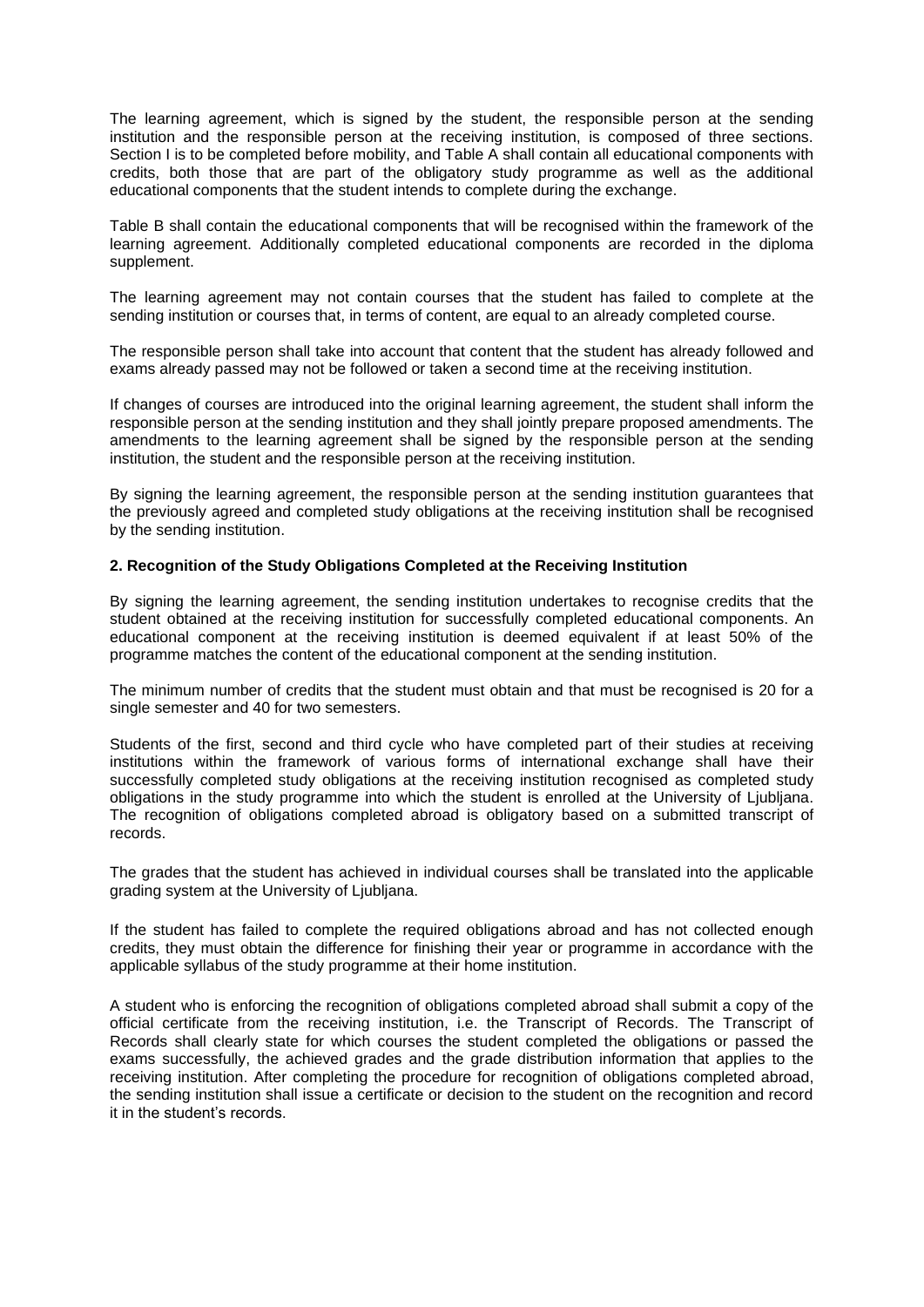#### **3. Preparation of the Diploma/Master's/Doctoral Thesis**

A student who wishes to prepare the final thesis for their programme at the receiving institution shall previously have the topic of the final thesis approved and obtain a written statement from the supervisor that they consent to the fact that the thesis will be prepared at the receiving institution.

### **TRAINEESHIP AND OTHER TYPES OF EXCHANGE PROGRAMMES ABROAD AND THEIR RECOGNITION**

#### **Traineeship and Other Types of Exchange Programmes Abroad and Their Recognition**

The provisions of these Instructions shall apply mutatis mutandis to traineeships and other types of exchange programmes abroad and their recognition that are not part of institutional exchange programmes, such as summer schools, conferences, seminars abroad or other activities where a certain number of credits are obtained based on participation.

### **REINTEGRATION AFTER EXCHANGE AND DISSEMINATION OF THE RESULTS**

The home or member institution shall ensure that the experience obtained by mobile participants abroad is positively assessed and disseminated, e.g. in the form of organising meetings and publishing publications where the participants share their experience with the wider public.

Furthermore, the home or member institution shall provide administrative and academic counselling with which they assess the results of the mobility and provide advice to participants on how to best use the knowledge obtained abroad. The home or member institution shall also support the reintegration of participants into their social, educational and professional environment.

The home or member institution shall organise events or meetings in order to ensure the exchange of students' experience obtained abroad with other stakeholders. They must enable presentations and thus also the use of the competencies that the students obtained abroad.

#### **INCOMING STUDENTS TO THE UNIVERSITY OF LJUBLJANA**

Every year, in addition to the courses from the existing applicable syllabus, the member institutions also prepare a list of courses that will be taught in a foreign language and offered to international students.

The courses taught in a foreign language are published on the websites of the member institution by the end of the calendar year at the latest for the next academic year.

Every year, the member institutions offer at least two courses in a foreign language with the obligation to increase the number of courses and programmes in each following year.

Together with their coordinator at the relevant sending institution and pursuant to this institution's applicable rules, incoming exchange students prepare a learning agreement before arriving at the University of Ljubljana. This learning agreement is also approved by the coordinator at the member institution of the University of Ljubljana.

All incoming students are included in the study process under predetermined conditions that are stipulated by the concluded inter-institutional agreements.

## **TUTORING AND INTEGRATION OF INTERNATIONAL STUDENTS**

The University of Ljubljana and its member institutions have undertaken to implement a coordinated tutoring approach that facilitates the integration of incoming students into the studies and into university life and helps them resolve eventual studies or lifestyle related issues during their stay.